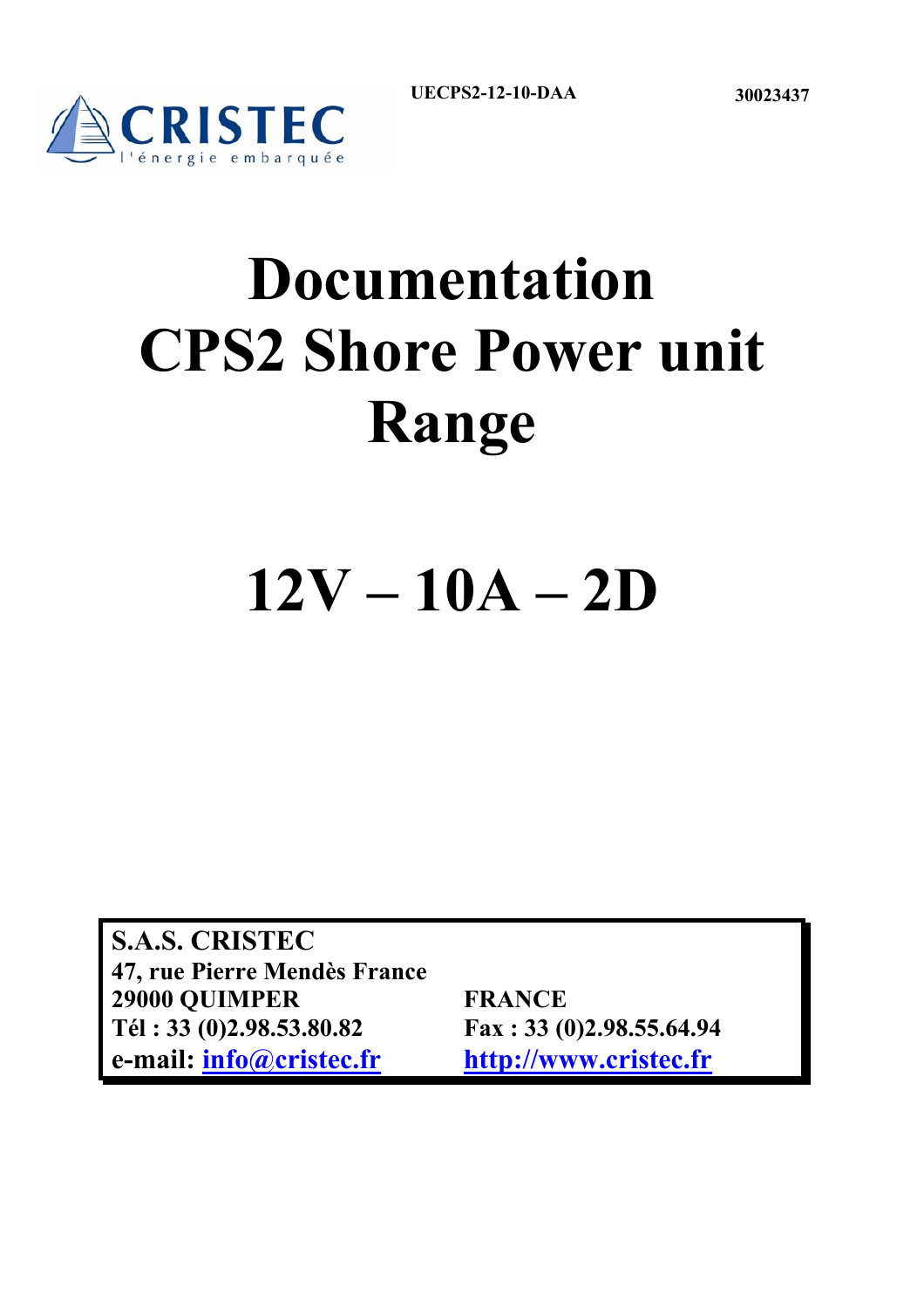## **Operating Manual in English Page 3**

**WARRANTY CARD Page 22** 

**Do not forget to fill in the warranty card and send it back to us.**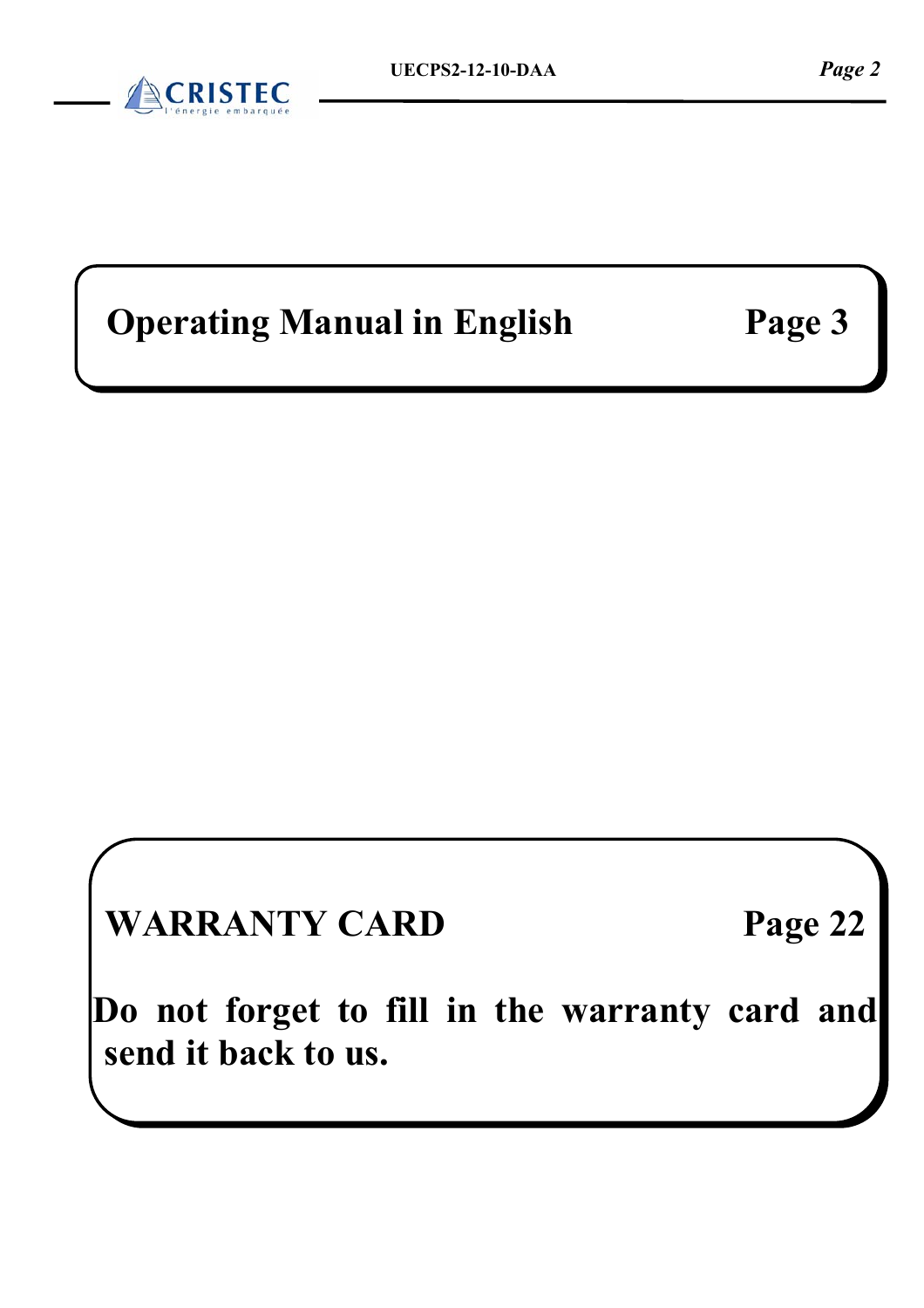

## **CONTENTS**

| <b>DESCRIPTION</b>                                                | <b>PAGE</b>             |
|-------------------------------------------------------------------|-------------------------|
| <b>Contents</b>                                                   | 3                       |
| <b>O</b> Introduction                                             | $\overline{\mathbf{4}}$ |
| 1.1 Installation and operating manual                             | $\overline{\mathbf{4}}$ |
| 1.2 Validity of this document                                     | $\overline{\mathbf{4}}$ |
| 1.3 Guarantee                                                     | $\overline{\mathbf{4}}$ |
| 1.4 Brief presentation                                            | $\overline{\mathbf{4}}$ |
| Installation and connection diagram                               | 5                       |
| 1.5 Reference standards applied                                   | 6                       |
| <b>2</b> Characteristics and operation                            | $\overline{7}$          |
| 2.1 Technical characteristics                                     | 7                       |
| 2.2 Charger operation                                             | 10                      |
| <b>S</b> Installation                                             | 12                      |
| 3.1 Introduction                                                  | 12                      |
| 3.2 Items supplied                                                | 12                      |
| 3.3 Additional supplies necessary for electrical installation     | 12                      |
| 3.4 Special recommendations for installation                      | 14                      |
| 3.5 Commissioning                                                 | <b>16</b>               |
| <b><math>\bullet</math></b> Maintenance and repair of equipment   | 17                      |
| 4.1 Introduction                                                  | 17                      |
| 4.2 Equipment maintenance                                         | 17                      |
| 4.3 Equipment repair                                              | 17                      |
| <b>Safety</b>                                                     | 18                      |
| 5.1 Standards references                                          | 18                      |
| 5.2 Precautions relating to personnel safety                      | 18                      |
| 5.3 Precautions relating to protection against fire and explosion | 18                      |
| <b>6</b> Appendice                                                | 19                      |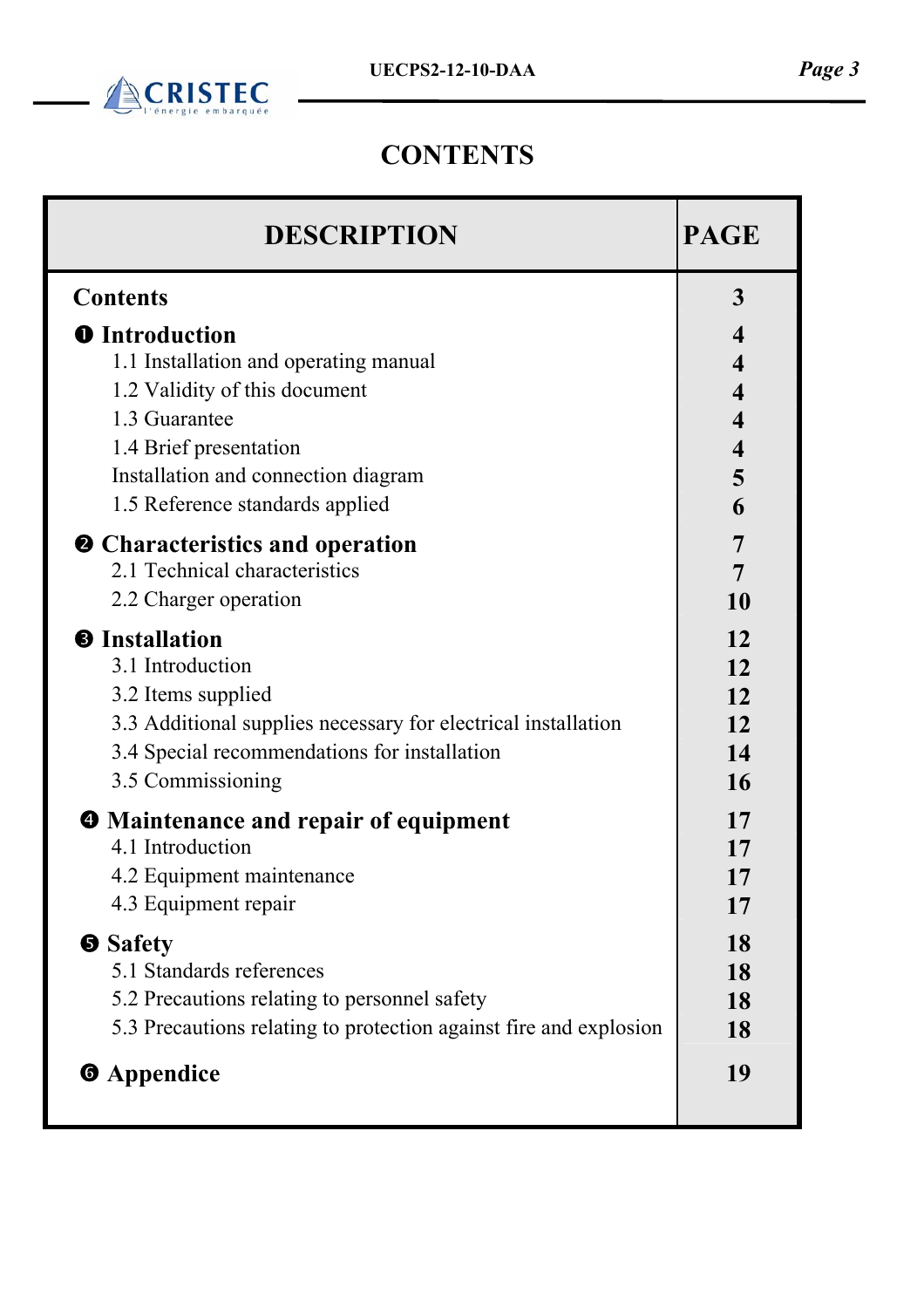

### $\bullet$  Introduction

### **1.1 Installation and operating manual**

The present document applies to power unit 12V/10A in the CRISTEC CPS2 range of power units listed below.

| <b>Power (Watts)</b> | <b>U/I Rating</b> | <b>CRISTEC Reference</b> |
|----------------------|-------------------|--------------------------|
| 12O                  | 12/10             | UECPS/12-10/2D           |

This manual is intended for users, installers and equipment maintenance personnel who must ensure they understand the present document before any intervention on the power unit.

### **1.2 Validity of this document**

This document is the property of CRISTEC; all the information contained in this document applies to the accompanying product. The company reserves the right to modify the specifications without prior notice.

### **1.3 Guarantee**

Failure to comply with the rules for installation and operation cancels the manufacturer's guarantee and absolves CRISTEC of all responsibility.

The period of guarantee is 36 months. It applies to parts and labour for an **equipment returned to the factory**. Only parts acknowledged to have been defective from the outset will be replaced under the guarantee.

Equipment which has been misused or damaged by errors in connections, impacts, falls or which is defective from having been worked upon by persons other than those authorized by CRISTEC Industries.

Equipment which has been installed or operated at variance with procedures outlined in the manual provided with each unit.

Under no circumstances, can any indemnity be granted by this warranty.

### **This warranty does not apply to the following terms :**

- $\bullet$  Transportation and packaging charges to and from the factory or authorized service station.
- o Damage sustained in shipment, apparent or concealed.
- Claims for such damage must be reported and filed with the carrier by the person receiving the equipment.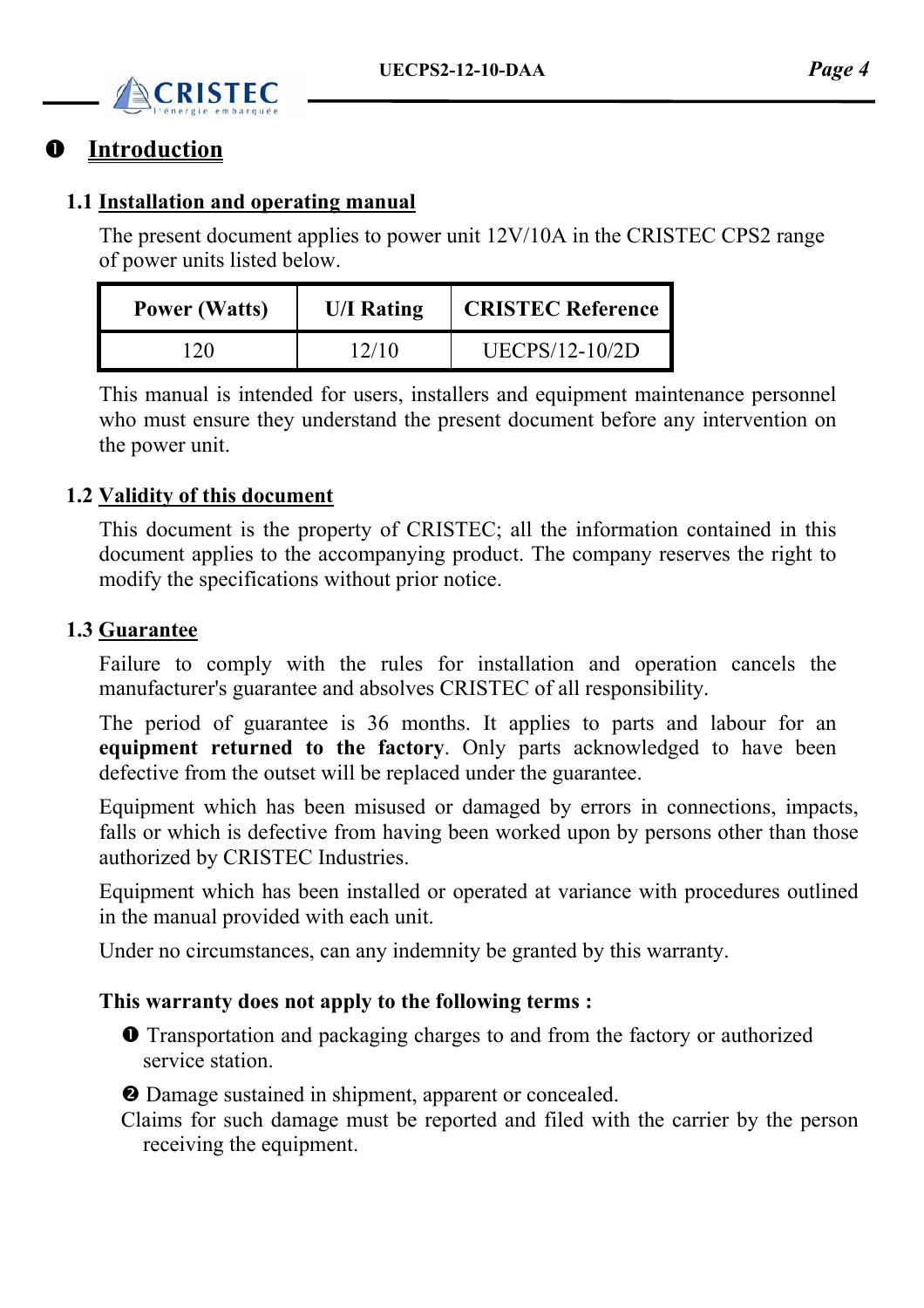

### **1.4 Brief presentation**

Designed in partnership with the main French boat builders, the CRISTEC power units allow to get in a single cabinet the on-board 230VAC protection and a battery charger.

The power housings meet the European on-going rules. Compact and lightweight, they provide practical entry for the cabling that reduces mounting time.

The 230VAC user protection is insured by a 16A/30mA differential circuit breaker. The 230VAC on-board utilisation outputs are protected by 2 off 10 DPN thermomagnetic circuit breakers.

The charger function is made by a switch mode charger PCB from our classic CPS charger range : **Selective Programmable Charge**.

### **General characteristics :**

- Input voltage :  $230\text{VAC} +15\%$
- Input frequency : from 47 to 63 Hz
- Display : green LED for mains present
- Input and output cabling on gland
- Functioning temperature : 0°C/+40°C
- Matt black RAL 9011 and grey RAL 7035, salt atmosphere resistant
- CE standards: EN50081-1, EN50082-1, EN 55011, EN55022, EN60950 & ISO 13297

### **Charger characteristics :**

- Input voltage :  $230\text{VAC} +15\%$  by internal switch
- Output voltage : 12VDC +/-1%
- Three automatic charge cycles : boost, absorption, floating
- Six hours programmable timed boost by internal switch
	- ¾ Position **"BOOST ON"** for authorize boost
	- ¾ Position **"BOOST OFF"** for inhibit boost
- Charge distributor incorporated into each battery output
- Selection of the level of charge according to the type of battery by internal switch
	- ¾ Plomb/Antimoine **(ANT)**
	- ¾ Plomb/Calcium **(CAL)**
- Internal potentiometer allows output voltage to be adjusted
- Protection against shorts-circuits and polarity reversal. Fuses on input and output.
- Natural cooling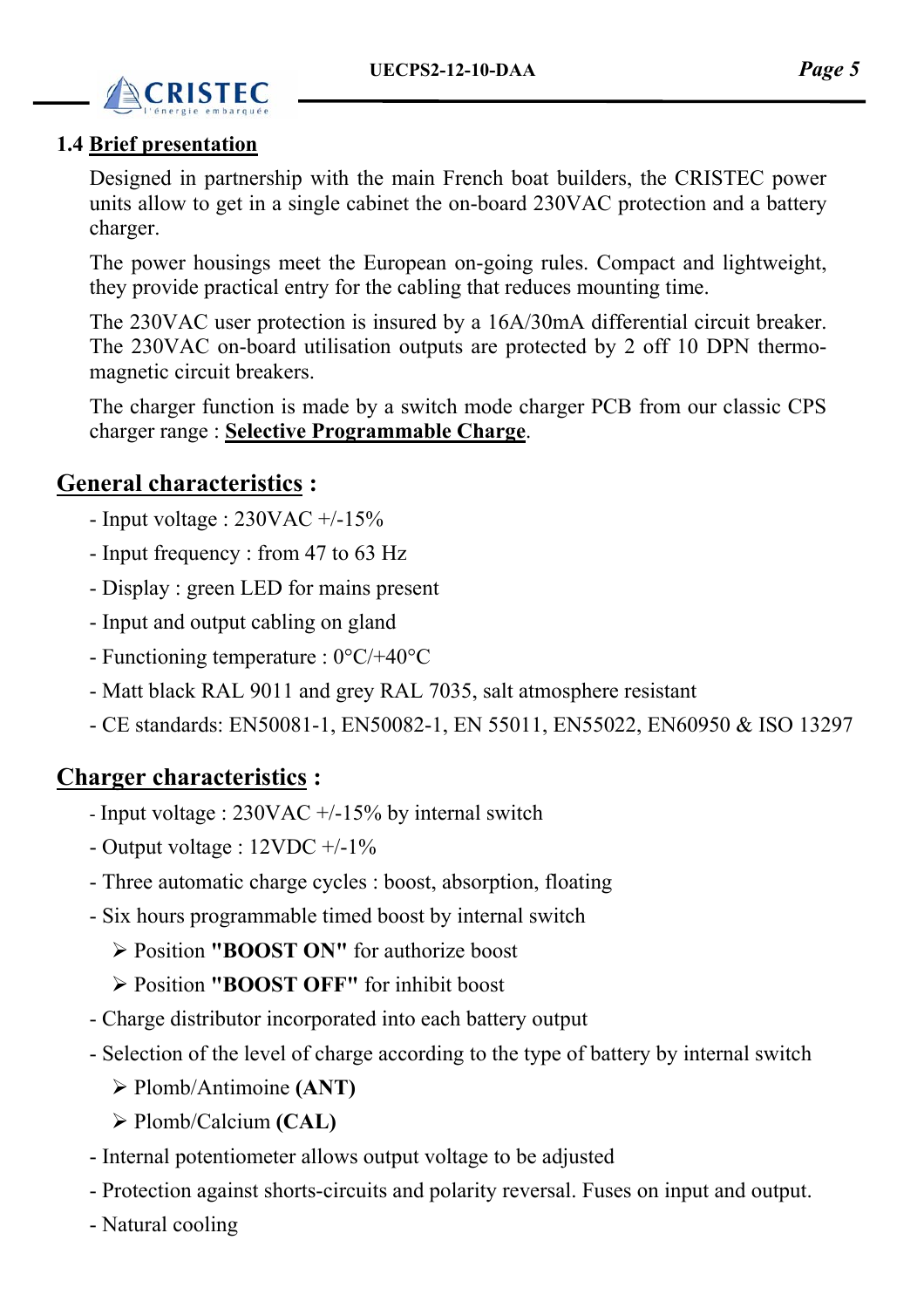

### **Characteristics distribution AC :**

- General input protection by a 30mA / 16A differential circuit breaker.
- AC outputs : protected by 2 thermo-magnetic circuit breaker DPN 10A.
- $\triangleright$  When they leave the factory the chargers are configured as follows :
	- $\triangleright$  Mains supply: 230 Vac
	- ¾ Battery: Lead/Antimony
	- $\triangleright$  Charging mode : Boost then automatic switch to Floating
	- $\triangleright$  Output voltage setting in Floating:
		- at 13.8 V  $\pm$  1% off load
- $\bullet$  Cable entry is via cable glands.
- $\supset$  Dimensions drawing : see appendice.
- $\supset$  Terminal drawing : see appendice.
- $\supset$  Fixing drawing : see appendice.
- $\supset$  Setting charger board drawing : see appendice.

### **1.5 Reference standards applied**

The standards applied are:

| $\triangleright$ NF EN 60950 + A1 + A2 (October 93): | safety of information processing<br>equipment including electrical office<br>equipment.                                           |
|------------------------------------------------------|-----------------------------------------------------------------------------------------------------------------------------------|
| $\triangleright$ NF EN 50081-1 (June 92) EMC:        | Generic standard for emissions                                                                                                    |
| $\triangleright$ NF EN 50082-1 (June 92) EMC:        | Generic standard for immunity                                                                                                     |
| $\triangleright$ NF EN 55022 (December 1994):        | Limits and methods for measuring the<br>characteristics of RF<br>interference<br>produced by information processing<br>equipment. |
| Quimper, on: 2 <sup>nd</sup> March 2007              | For and on behalf of CRISTEC SA,                                                                                                  |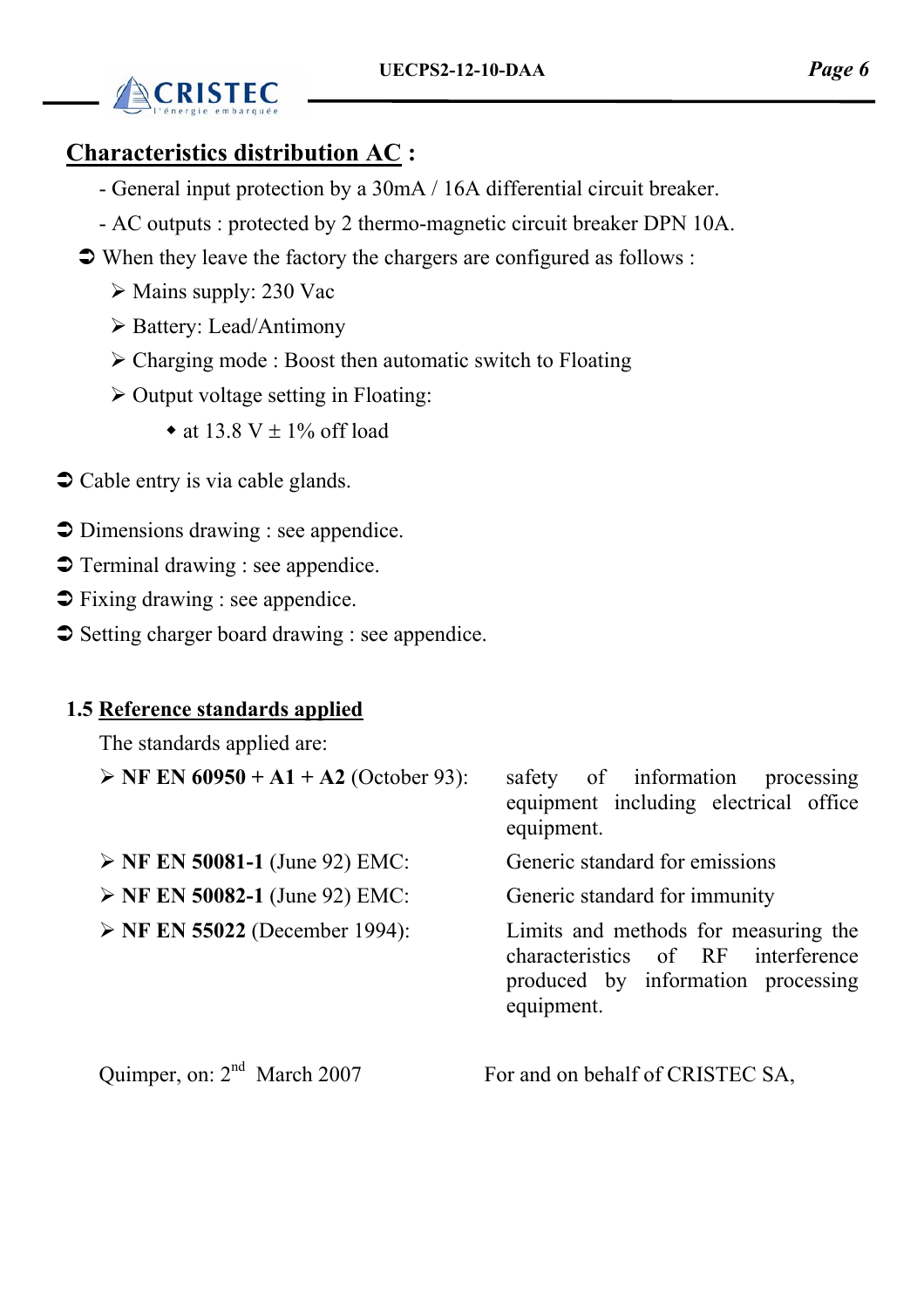

### **Characteristics and operation**

### **2.1 Technical characteristics**

### **2.1.1 Mechanical characteristics**

All models have an IP 21 protection rating. The are made of steel or of aluminium. These parts are protected by several coats of epoxy paint.

Overall dimensions and weights of the various models are specified in the table below :

| Model    | Length (mm) | Height (mm) | Depth (mm) | Weight (kg) |
|----------|-------------|-------------|------------|-------------|
| 2V / 10A | 290         | 220         |            |             |

Dimensions and fixing drawing : see appendice.

### **2.1.2 Input characteristics of charger**

| <b>Model</b> | Permissible<br>input<br>voltage<br>(Vac) | Permissible<br>input<br>frequency<br>(Hz) | <b>Typical input</b><br>current rating<br>at 230 Vac | <b>Fuse</b><br>rating<br>and<br>format |
|--------------|------------------------------------------|-------------------------------------------|------------------------------------------------------|----------------------------------------|
| 12V/10A      | $230$ Vac<br>$+/- 15\%$<br>single phase  | 47 to 63 Hz                               | 1.5A                                                 | 3.15A T<br>5 x 20                      |

### **2.1.3 Output characteristics of charger**

### **2.1.3.1 Output voltage of charger**

The output voltages shown in the table below are obtained at 10% of rated power on outputs BAT 1 and BAT 2.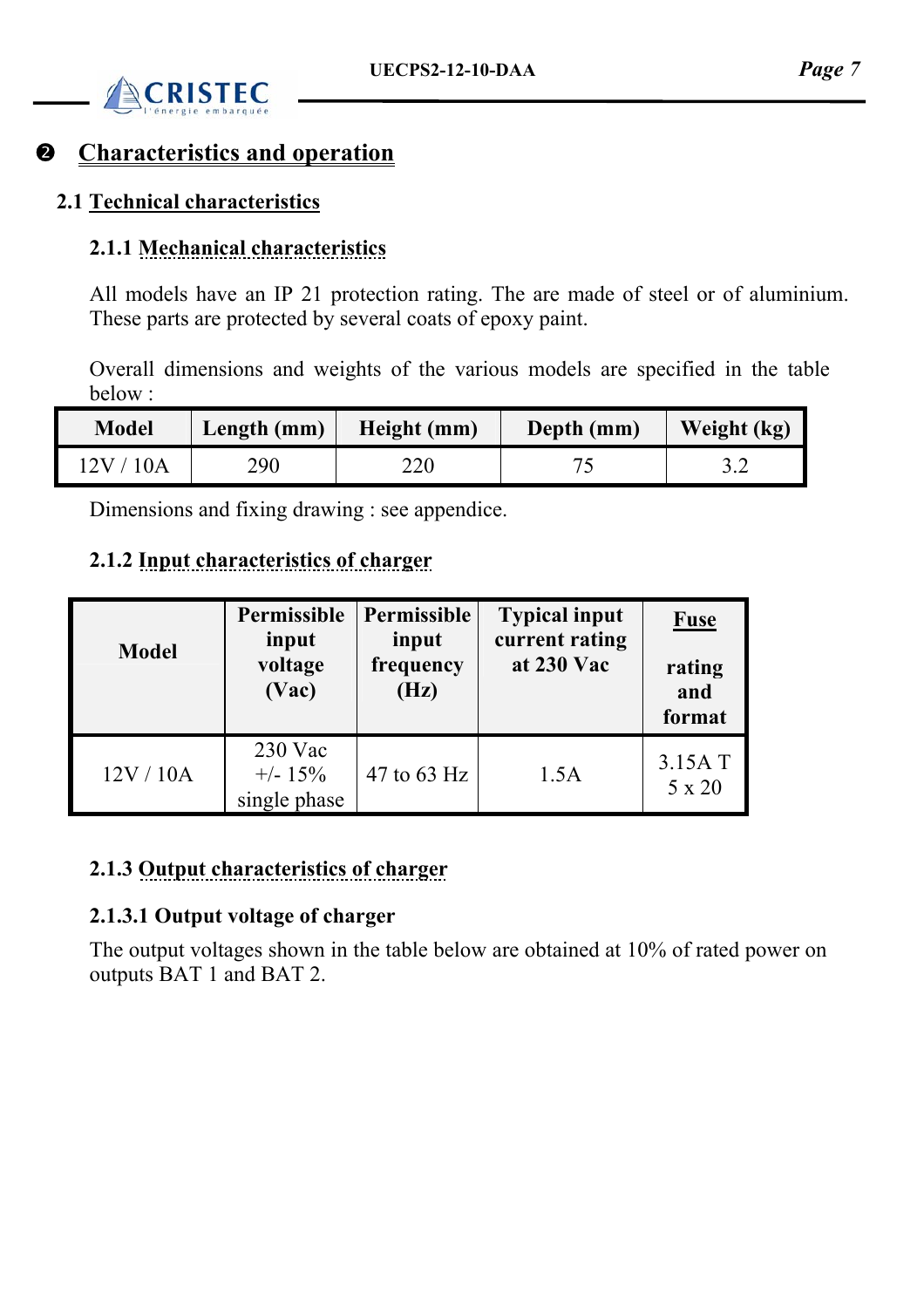

These values are set in the factory with an accuracy of  $\pm$  1% and can be adjusted by turning the potentiometer POT U (use a suitable tool for turning the potentiometer screw).

They depend on the type of battery and mode of operation selected.

| <b>Model</b> | Lead/Antimony   | Lead/Antimony  | Lead/Calcium    | Lead/Calcium   |
|--------------|-----------------|----------------|-----------------|----------------|
|              | <b>Battery</b>  | <b>Battery</b> | <b>Battery</b>  | <b>Battery</b> |
|              | "Floating" Mode | "Boost" Mode   | "Floating" Mode | "Boost" Mode   |
| 12V / 10A    | 13.8 Vdc        | 14.5 Vdc       | 14.6 Vdc        | 15.4 Vdc       |

### **2.1.3.2 Output current of charger**

The table below defines the maximum output current at rated output power as well as the type and rating of the fuses placed in series with the charger outputs.

| <b>Model</b> | $\blacksquare$ Maximum output<br>current | <b>Fuse rating</b> | <b>Type of fuse</b> |
|--------------|------------------------------------------|--------------------|---------------------|
| 2V           |                                          |                    | 257015 LITTLEFUSE   |

### **2.1.4 Environmental specification**

All chargers in the range meet the following characteristics:

- $\triangleright$  Storage temperature: 20 $\degree$ C to + 70 $\degree$ C.
- $\geq$  Operating temperature: 0°C to +40°C.
- $\blacktriangleright$  Humidity: < 90% non-condensing

### **2.1.5 Protection and operating safety of charger**

### **2.1.5.1 Input protection**

Model 12V / 10A is fitted with two pole protection by 2 fuses F1 and F2 whose ratings are given in section 2.1.2.

### **2.1.5.2 Output protection**

Output protection is provided by a fuse placed in series with the "–" terminal of the charger. The rating and type of this fuse are defined in the table in section 2.1.3.2.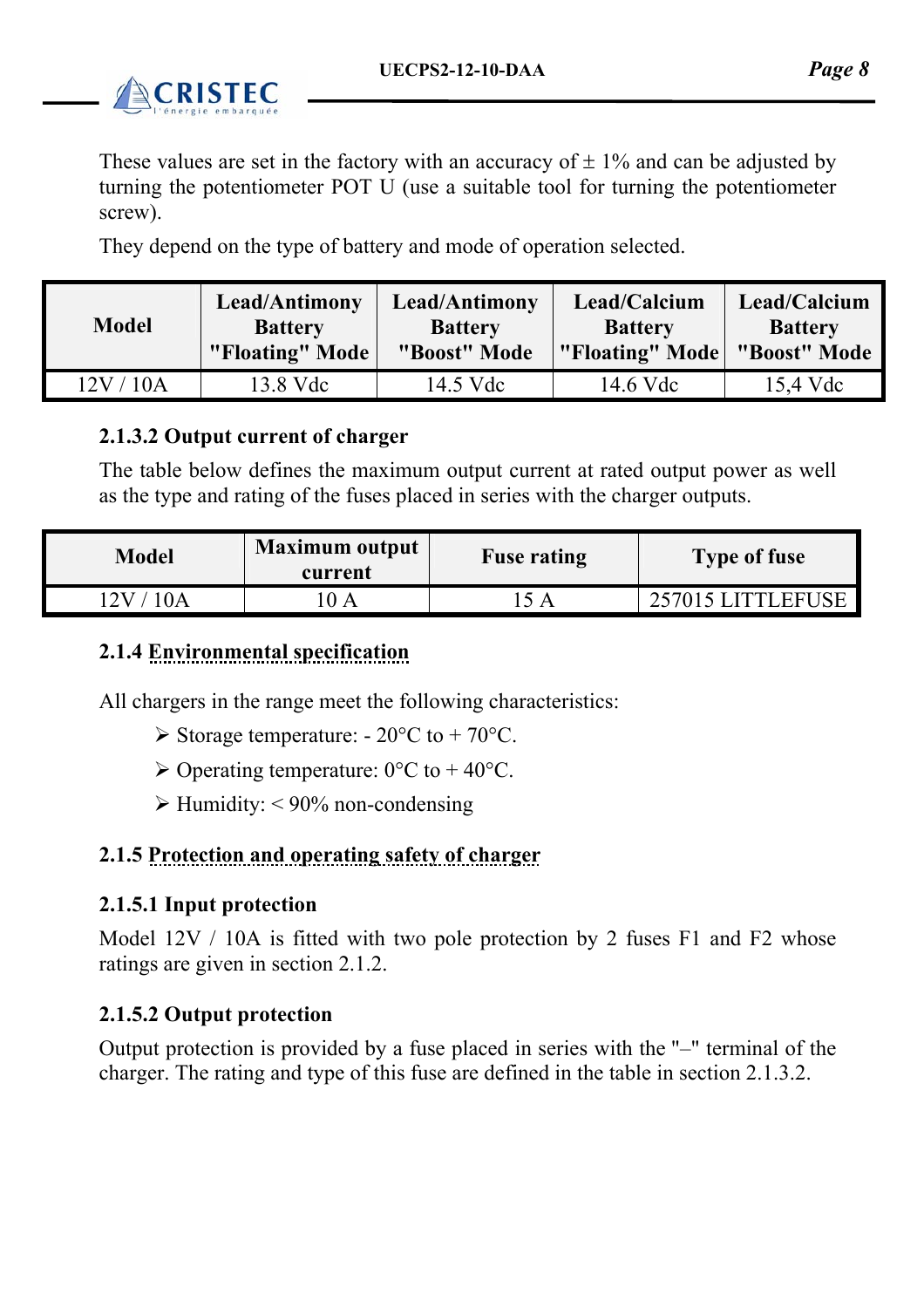

### **2.1.5.3 Additional safety devices**

All models are fitted with the following safety devices:

- $\triangleright$  Protection against input voltage surges by a Varistor (275 Vac).
- ¾ Protection against abnormal heating of the power semiconductors.
- $\triangleright$  Protection against polarity reversal (output fuse blows)
- $\triangleright$  Protection against overloads on the output by limiting the power to the rated value for each model.

### **2.1.6 Options**

The options do not form part of the basic power unit supply. They are available from your reseller or from CRISTEC's Sales Department.

**• Analogue voltmeter for displaying the charging voltage at the input side of the charge distribution diodes.** 

| Model       | <b>Rated output</b><br>voltage $(V)$ | Voltmeter reference |
|-------------|--------------------------------------|---------------------|
| Charger 12V |                                      | VLT 0012            |

z **Analogue ammeter for displaying the total battery charging current** 

| Model                 | <b>Maximum output</b><br>current     | <b>Ammeter reference</b> |
|-----------------------|--------------------------------------|--------------------------|
| 12V<br>$\overline{A}$ | $\mathbf{I}(\mathbf{I})$<br>$\Delta$ | AMP 0120/1               |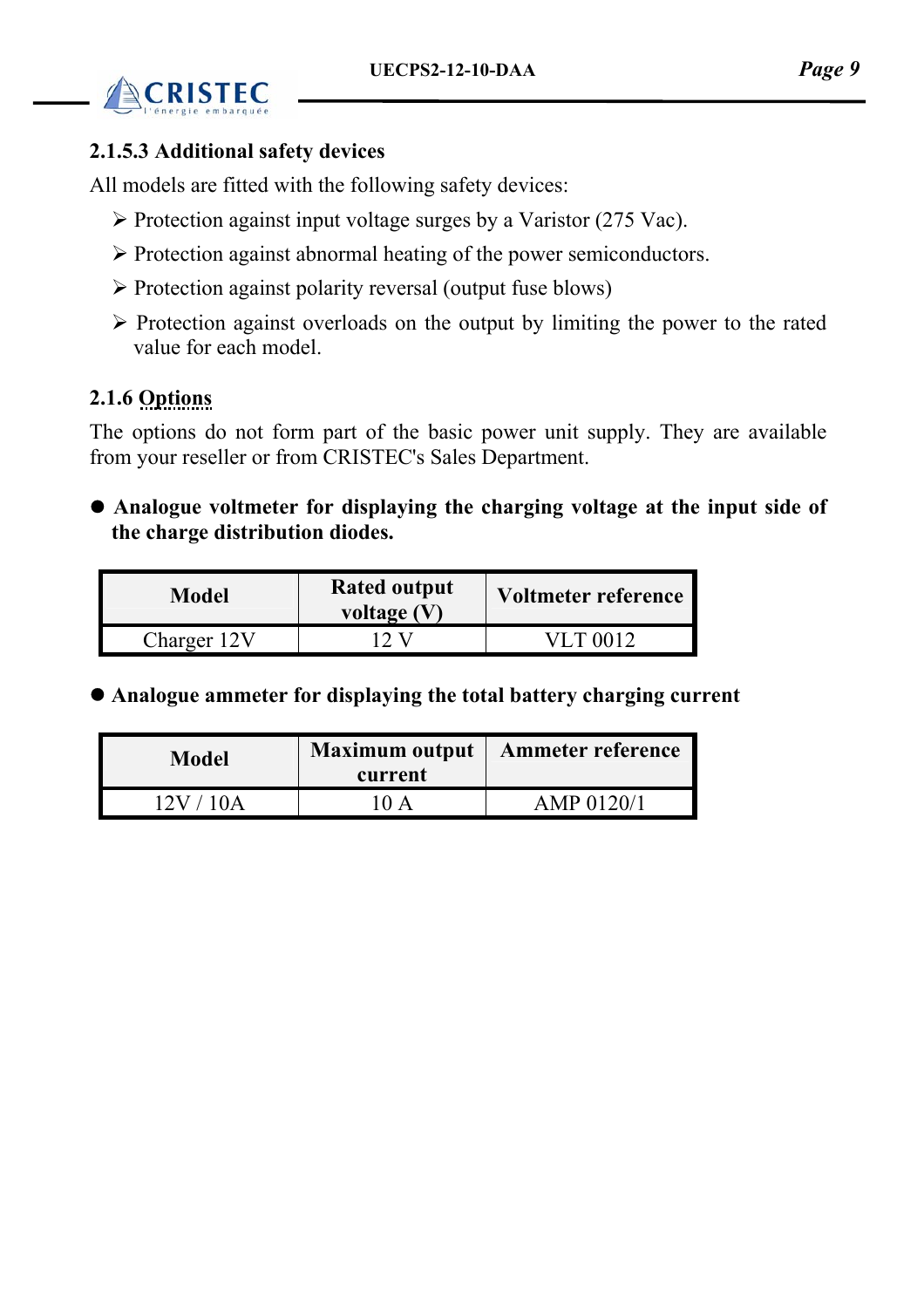

### **2.2 Charger operation**

### **2.2.1. Output voltage**

The charger delivers a voltage suitable for recharging 1 or 2 separate batteries.

### **2.2.2. Block diagram of charger**



### **2.2.3. Principle of operation**

The CPS range of battery chargers are designed on the basis of a high frequency switching converter which transforms the ac signal into a regulated, filtered dc voltage suitable for charging accumulator batteries.

### **2.2.4. Detailed operation**

After the initial selection of input mains, type of battery and type of charge, battery charger operation is entirely automatic.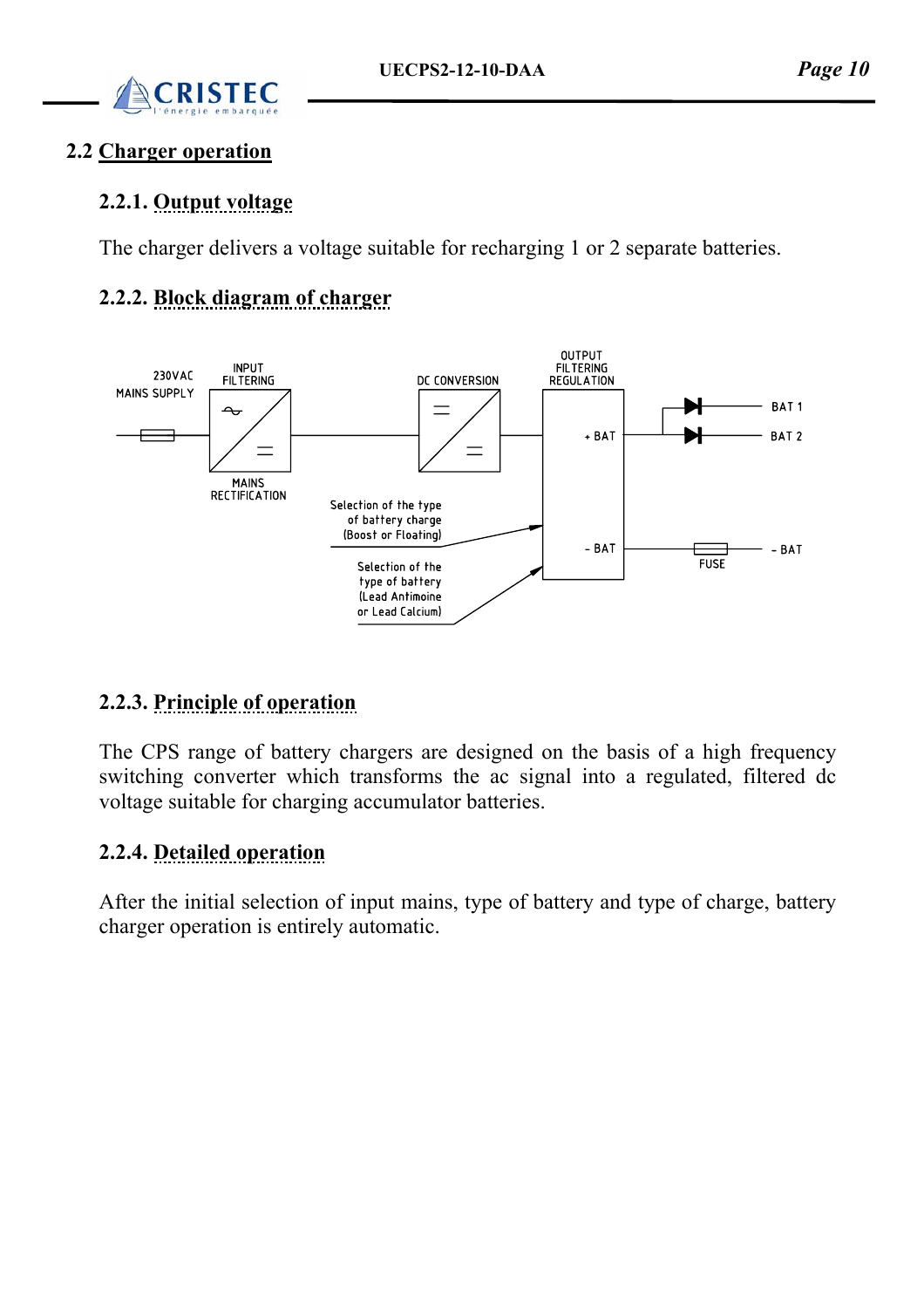

### **2.2.4.1 Selector operation**

### $\bullet$  **Battery type selector**

The charger is fitted with an internal selector enabling it to operate on 2 types of battery just by changing a switch:

- Â Lead/Antimony battery: **"ANT"**
- Â Lead/Calcium battery: **"CAL"**

### $\bullet$  Charge type selector

The charger is fitted with an internal selector enabling it to provide 2 types of charging just by changing a switch:

- Â Charge in Floating mode: **"BOOST OFF"**
- $\supset$  Charge in Boost mode for 6 hours  $\pm$  30 minutes then automatic switch to Floating mode: **"BOOST ON"**
- **NB**: The Boost voltage off load is about 5% higher than the off load Floating mode voltage.

### **2.2.4.2 Operation of the indicators**

This indicator is fitted on the charger front panel and displays the unit's mode of functioning. Differential circuit breaker ON.

### z **"Mains present" indicator**

This indicator is extinguished in the following circumstances:

- $\triangleright$  Absence or degradation of the ac mains supply,
- $\supset$  Differential circuit breaker OFF or triped.

### **2.2.4.3 Special operation**

### $\bullet$  **Special batteries**

The factory settings are for standard use of Lead/Antimony and Lead/Calcium batteries. Refer to a professional installer for special settings to match the battery manufacturer's specifications, taking into account the special features of the installation.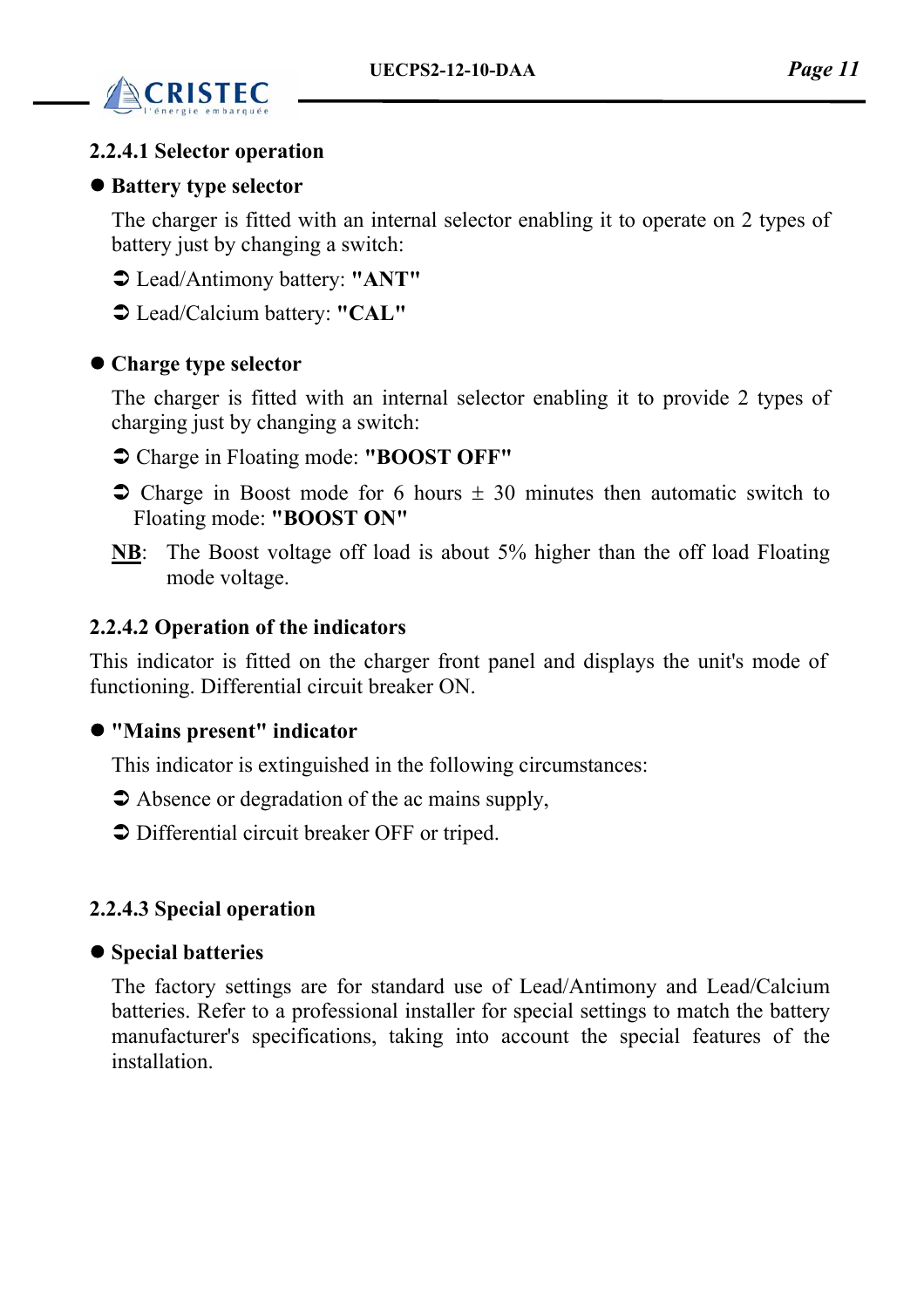

### $\bullet$  **Electricity generating sets**

The CRISTEC battery charger is designed for use from an electricity generating set.

In certain circumstances, electricity generating sets can generate large overvoltages. Before connecting the charger, check that the charger is compatible with the generator: power, voltage, voltage surges, frequency, current, ...

### $\Theta$  Installation

### **3.1 Introduction**

This section deals with matters relating to charger installation.

Installation and operating the charger for the first time must be undertaken by an electrician or professional installer in accordance with the standards in force (in the case of pleasure boats, comply with the international standard ISO 13297).

The installer must take note of this operating manual and must inform users of the matters relating to installation and safety contained in section 5.

### **3.2 Items supplied**

CRISTEC supply items include the following elements:

- $\geq 1$  metal case containing the battery charger electronic functions and circuit breaker
- $\triangleright$  the present documentation (operating manual).

### **3.3 Additional supplies necessary for electrical installation**

These items do not form part of CRISTEC's supply.

References to additional supply items which are necessary for correct operation of the charger are defined in the following sections:

Any failure to comply with these provisions will result in cancellation of the manufacturer's guarantee.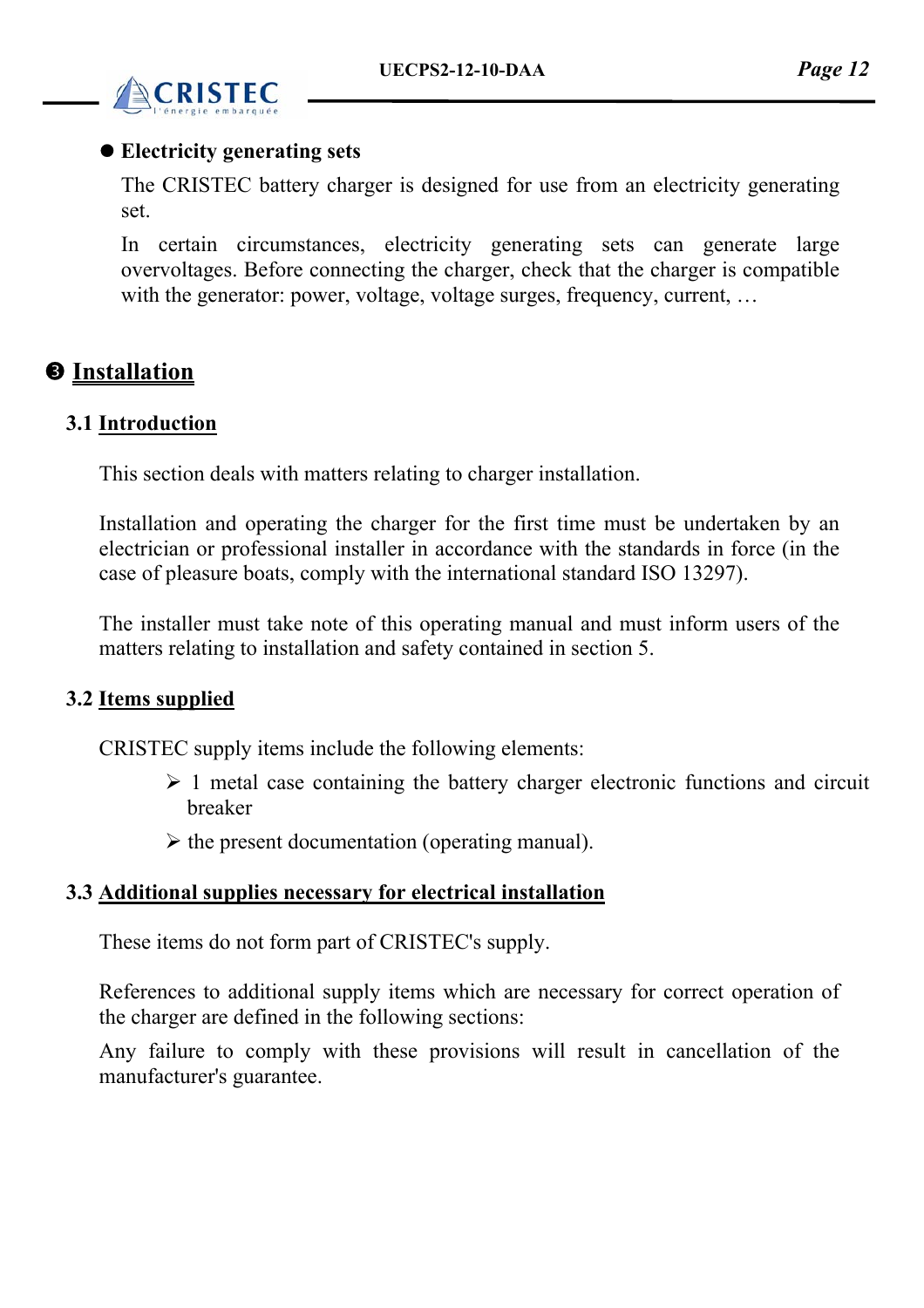

### **3.3.1. Cable connecting to the public mains supply or to an electricity generating set**

Depending on line lengths, cables connecting to the ac mains supply MUST have a cross-section equal to, or greater than, the values shown in the table below:

| <b>Model</b> | <b>Minimum cross-section</b><br>and types of cable<br>for 230 Vac |
|--------------|-------------------------------------------------------------------|
| 12V/10A      | $3 \times 1.5$ mm <sup>2</sup> HO7-VK                             |

It is ESSENTIAL to use endfittings with insulated sleeves (in accordance with standard NF G 63-023) for connecting the mains input.

The PE conductor (commonly called "earth" green/yellow wire) of the AC source MUST be connected to the power unit on the terminal provided for this purpose.

### **3.3.2. Battery connection cable**

Depending on line lengths, cables connecting to the batteries MUST have a crosssection equal to, or greater than, the values shown in the table below:

| Model                    | <b>Cross-section and type</b><br>of battery connection<br>cables | <b>Type of terminal</b><br><b>Cross-section of cable and</b><br>diameter of the terminal hole |
|--------------------------|------------------------------------------------------------------|-----------------------------------------------------------------------------------------------|
| $\mathsf{I}(\mathsf{A})$ | $4 \text{ mm}^2$ HO7-VK                                          | $4 \text{ mm}^2 - 6 \text{ mm}$                                                               |

It is ESSENTIAL to use the cable glands on the underside of the case in order to prevent any damage to the cables on the metal edges of the case and to guarantee double insulation between the live conductors and electrical earth.

### **3.3.3. Voltmeter and Ammeter link cable**

These cables must have a cross-section equal to, or greater than, 0.34 mm² and be of type : KZ0506 - 600 V.

They must have endfittings with insulating sleeves in accordance with NF G 63-023.

It is ESSENTIAL to use the cable glands on the underside of the case in order to prevent any damage to the cables on the metal edges of the case and to guarantee double insulation between the charging circuit and electrical earth.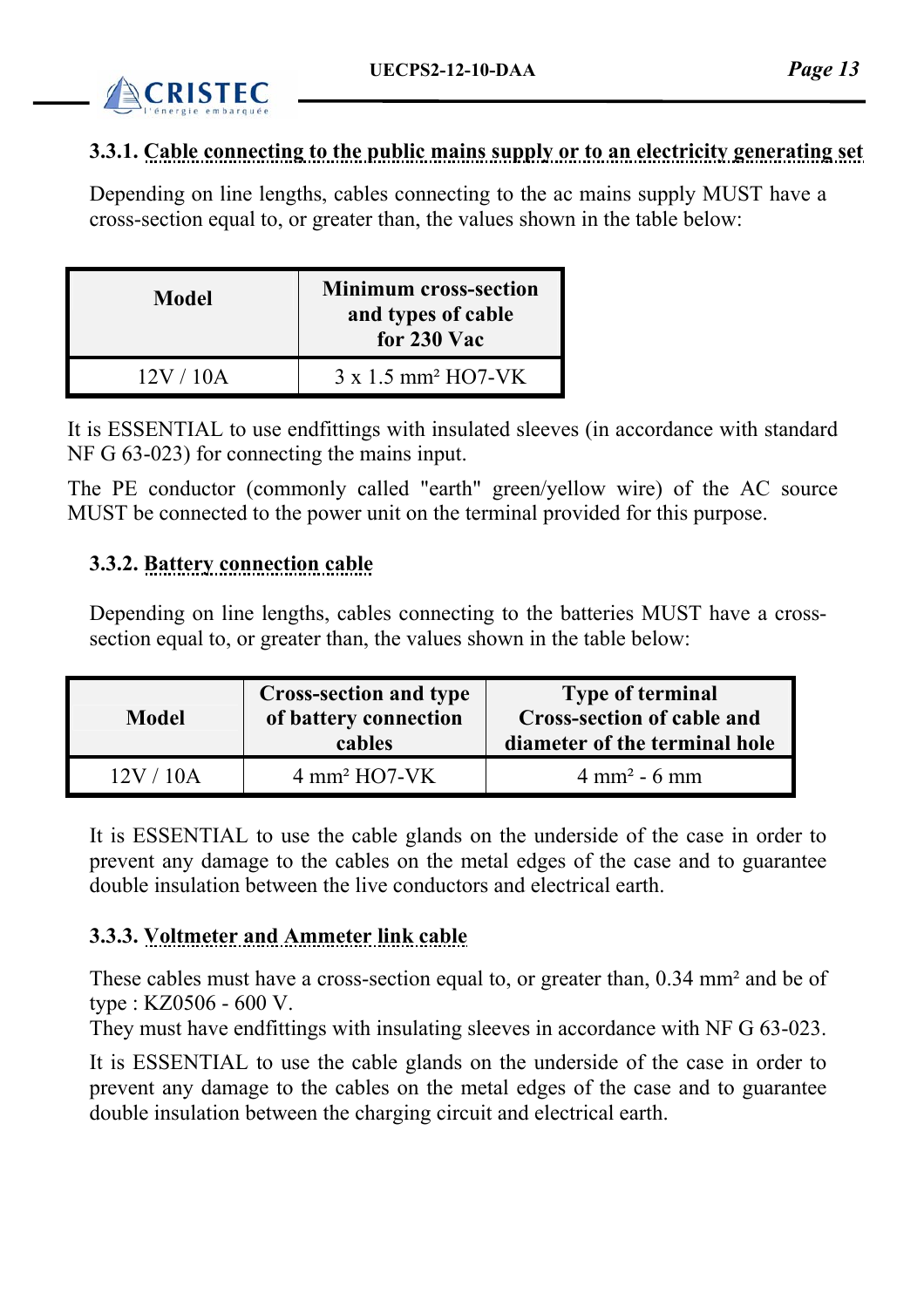

### **3.3.4. Installation earthing cable**

The cable linking the installation to earth MUST be connected to the earth screw situated inside the power unit.

The cable used must have a minimum cross-section of 2.5 mm², be of the type HO7- VK and be fitted with a suitable terminal.

### **3.4 Special recommendations for installation**

### **3.4.1. Case position**

### **3.4.1.1. Preventing the charger overheating**

The charger is designed to be mounted on a vertical wall as shown on appendice drawing.

An area of 150 mm from the sides, top and bottom of the case should be kept clear.

The installer must make the necessary arrangements to ensure that the temperature of the air at entry is less than 40°C in extreme operating conditions.

Arrangements must also be made to ensure hot air can get away either side of the power unit.

### **3.4.1.2 Preventing running water or spray falling on the power unit**

The protection factor is IP21 and the power unit position must be chosen so as to prevent any moisture or salt entering the power unit.

If this were to occur, the equipment would be irreversibly damaged and there would be a potential risk to the user.

You are recommended to position the power unit in a dry, well-ventilated location, away from any source of heat.

### **3.4.1.3 Arrangements for the batteries**

Batteries connected to the charger are likely to give off explosive gases during the charging phase.

You are therefore recommended:

- $\triangleright$  to ban the use of any equipment generating sparks and flames near to the **batteries**
- $\triangleright$  to position the batteries in a well-aired and ventilated location.
- $\triangleright$  to take note of the battery manufacturer's instructions when installing the **batteries**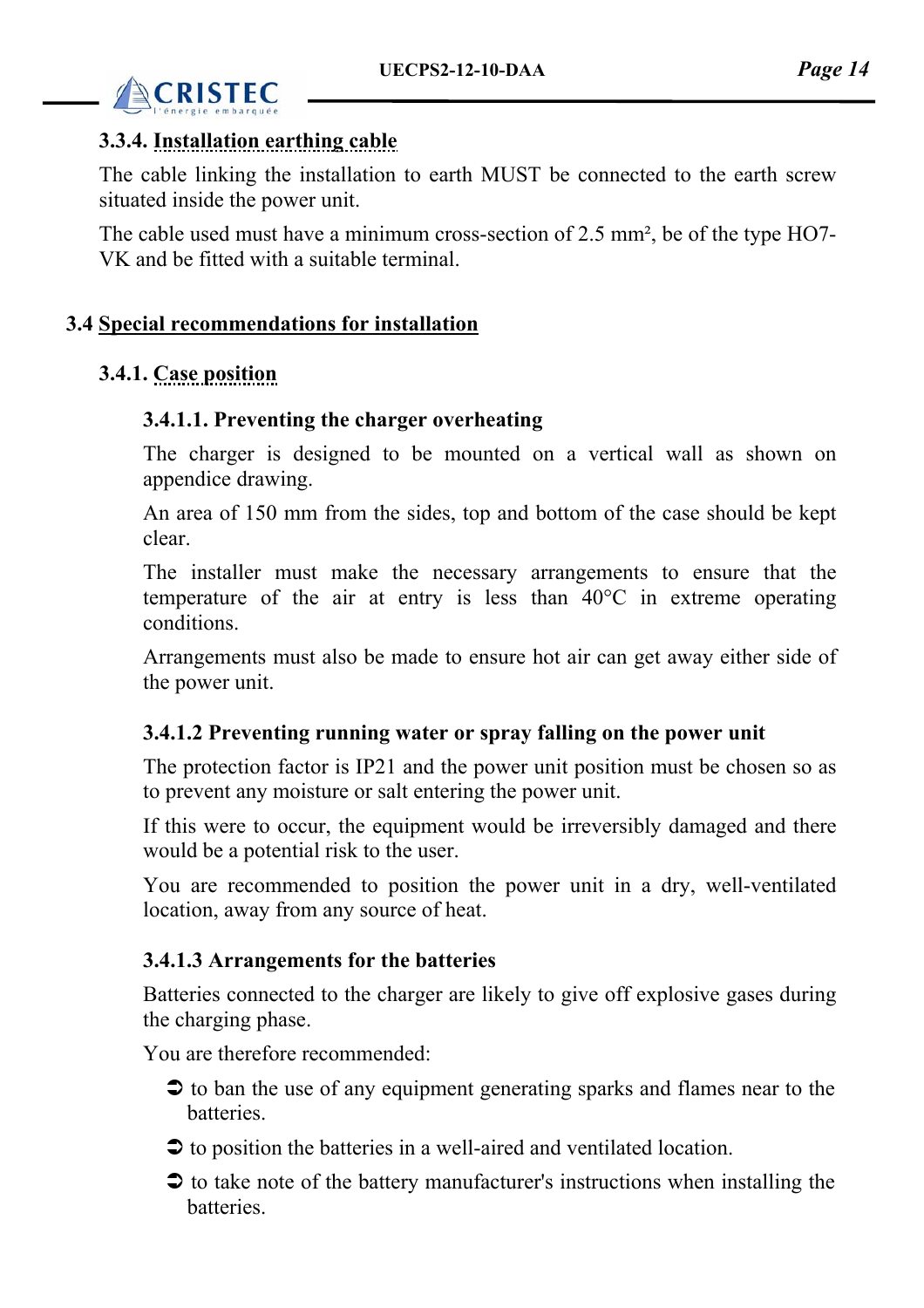

### **3.4.1.4 Accidental leakage currents to earth**

### c **Accidental leakage current between line and earth**

Comply with standard NFC 15-100 in respect of precautions over installation. Have the connection work done by an electrician or professional installer.

### d **Accidental leakage current between charge circuit and earth**

Detection of accidental leakage currents to earth must be provided by a safety device outside the power unit (residual differential current device or insulation monitor device).

The installer must ensure that the rating and nature of the protection are appropriate for the risks.

Special precautions are recommended on any installation where there is a danger of electrolytic effects.

Regulations require the presence of a battery cut-out on the output  $+$  pole and on the output - pole.

### **3.4.1.5 Precautions regarding lightning strike**

In geographic zones exposed to a high risk of lightning strikes, it may be worthwhile fitting a lightning conductor on the inlet side of the power unit in order to prevent the latter being irreversibly damaged.

### **3.4.1.6 Electromagnetic interference generated by the power unit**

- $\bullet$  Use screened cable for all connections (\*). The screening at both the emitter end and receiver end must be connected to earth.
- Make sure the length of the cables and screening connections are kept as short as possible.
- Route the cables as close to earthed objects as possible ("flying" cables or cable loops are to be avoided – fasten the cables against earthed objects).
- Separate the power supply cables from output cables.
- Separate power cables from monitor signal cables (minimum 200 mm).
- Cables must carry only the power unit power supply. Branch or bridging connections in order to supply another equipment are to be banned.
- (\*) This is advice for installation and not an obligation. The electrician installer will decide whether to use screened cable or not, based on the EMC environment.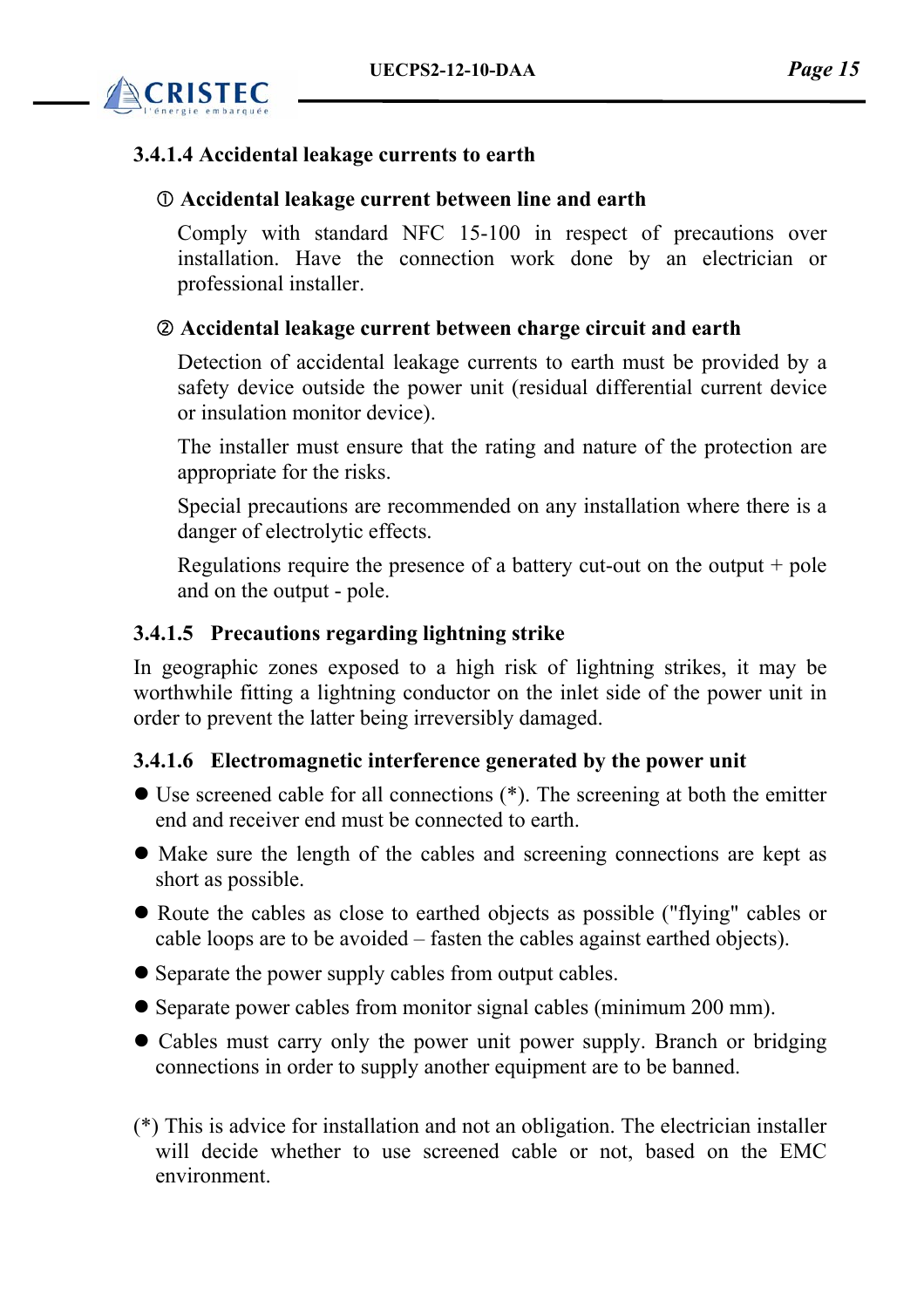

### **3.5 Commissioning**

This section lists the operations to be performed in order to commission the power unit. It is advisable to comply strictly with these instructions before switching on for the first time.

### **3.5.1. Selecting battery type**

Drawings in appendice show the position of the selector as a function of the type of battery used.

Precautions to be taken in using this selector are as follows:

 $\triangleright$  You MUST check the compatibility of the selection and the type of battery connected BEFORE you switch on.

### **3.5.2. Selecting charge mode**

Drawings in appendice show the position of the selector as a function of the type of charge used.

Precautions to be taken in using this selector are as follows:

- ¾ You MUST check the compatibility of the **"BOOST ON"** mode voltage with the type of battery connected.
- $\triangleright$  During the winter period, or periods of prolonged power unit connection to the batteries, if the charger remains switched on set the switch to **"BOOST OFF"** as a matter of course.
- $\triangleright$  If the charger is supplying 1 or 2 banks of batteries with a low rate of discharge, you are advised to select the **"BOOST OFF"** mode**.**
- $\triangleright$  If there is instability on the alternating mains supply to the charger (micro-breaks > 500 ms), the charger will re-initialise the Boost period of 6 hours  $\pm$  30 minutes and, in time, result in battery deterioration. In such circumstances, we recommend that you select the **"BOOST OFF"**  mode**.**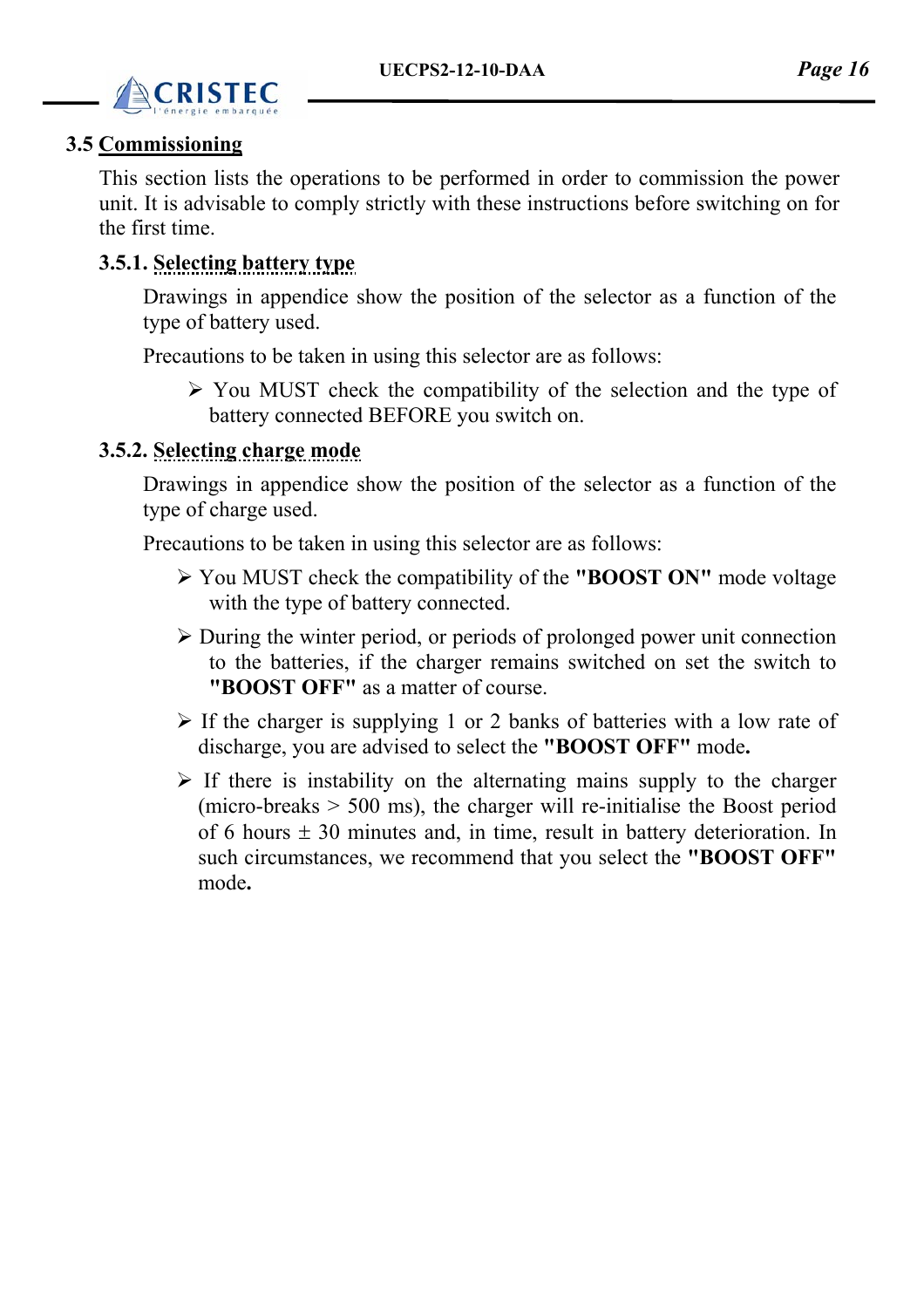

### **3.5.3. Verifying the charge voltage**

Before connecting batteries to the charger, you MUST check battery polarity.

Check also the voltage of the batteries using a calibrated voltmeter. Too low a voltage on certain types of battery can indicate irreversible damage and an inability to take a recharge.

### **3.5.4. Connecting up the options**

You MUST contact your reseller or CRISTEC's Sales Department.

### $\Phi$  Maintenance and repair of the equipment

### **4.1 Introduction**

This section deals with arrangements for maintenance and repair of the equipment. Correct operation and the life of the product are conditional on strictly complying with the recommendations below.

### **4.2 Equipment maintenance**

- Disconnect the power unit from the alternating mains supply for all maintenance operations.
- $\bullet$  If the power unit is placed in a dusty environment, vacuum it periodically to clean it since layers of dust might affect heat dissipation.
- Check the state of charge of the batteries every three months.
- An annual check that nuts and bolts are tight is necessary in order to guarantee correct functioning of the power unit (especially in an environment subject to vibration, shock, large changes in temperature, etc.).
- A complete technical examination by a CRISTEC recommended serviceman is advisable every 5 years. This general technical examination can also be carried out in our factories.

### **4.3 Equipment repair**

- Disconnect the power unit from the AC mains supply and from the batteries before carrying out any repairs.
- If a fuse has blown, make sure the replacement complies with the rating and type of fuse recommended in section 2.1.
- $\bullet$  For any other repair action, contact a reseller or CRISTEC.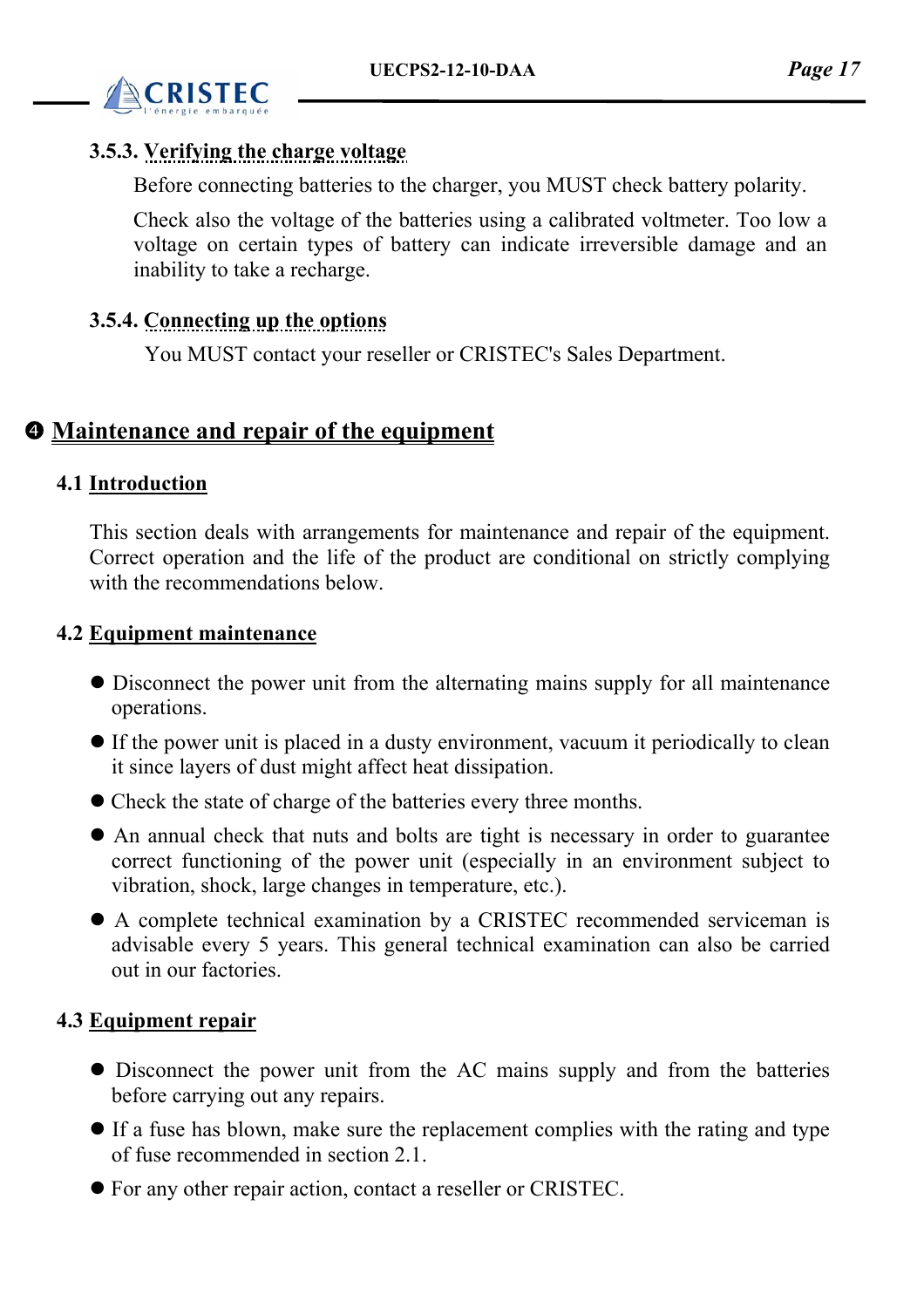

### $S$  Safety

### **5.1 Standards references**

- Class I equipment in accordance with standard NF EN 60950.
- $\bullet$  Installation requirements are contained in standard NFC 15-100 and the specific standard for "pleasure boats– electrical systems – Installation of ac distribution system", reference ISO 13297.

### **5.2 Precautions relating to personnel safety**

- Installation must be undertaken by an electrician or professional installer.
- The alternating mains supply must be cut off before any intervention on the equipment.

### **5.3 Precautions relating to protection against fire and explosion**

- $\bullet$  Use the fuses defined in section 2.1.
- $\bullet$  In the vicinity of the batteries:
	- $\triangleright$  Ventilate the room,
	- $\triangleright$  Do not smoke,
	- $\triangleright$  Do not use a naked flame.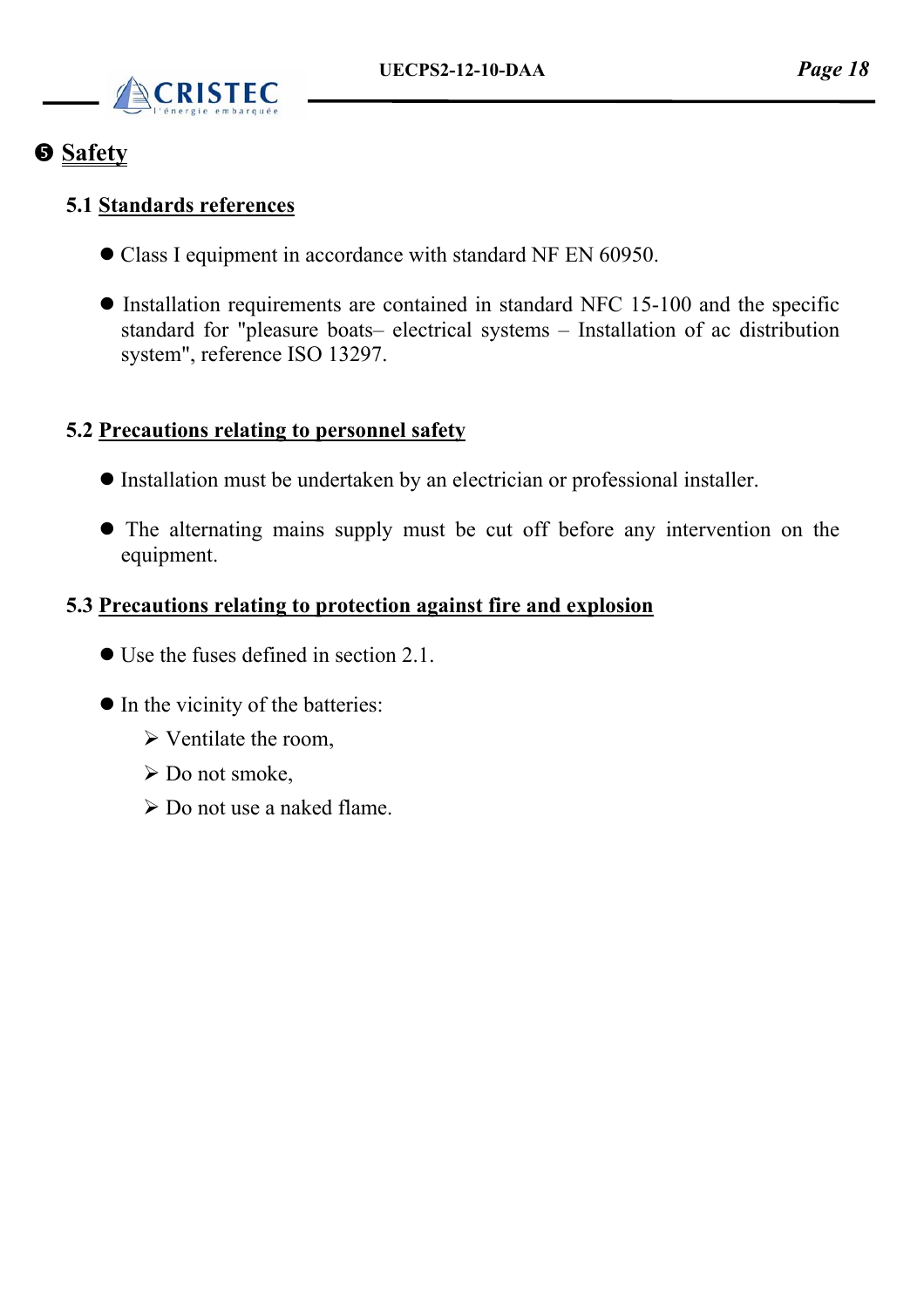

## **APPENDICE**

| <b>Dimensions POWER UNIT 12V/10A</b> | 09249 00 |
|--------------------------------------|----------|
| <b>Connecting POWER UNIT 12V/10A</b> | 09249 08 |
| Setting charger board 12V/10A        | 05381 07 |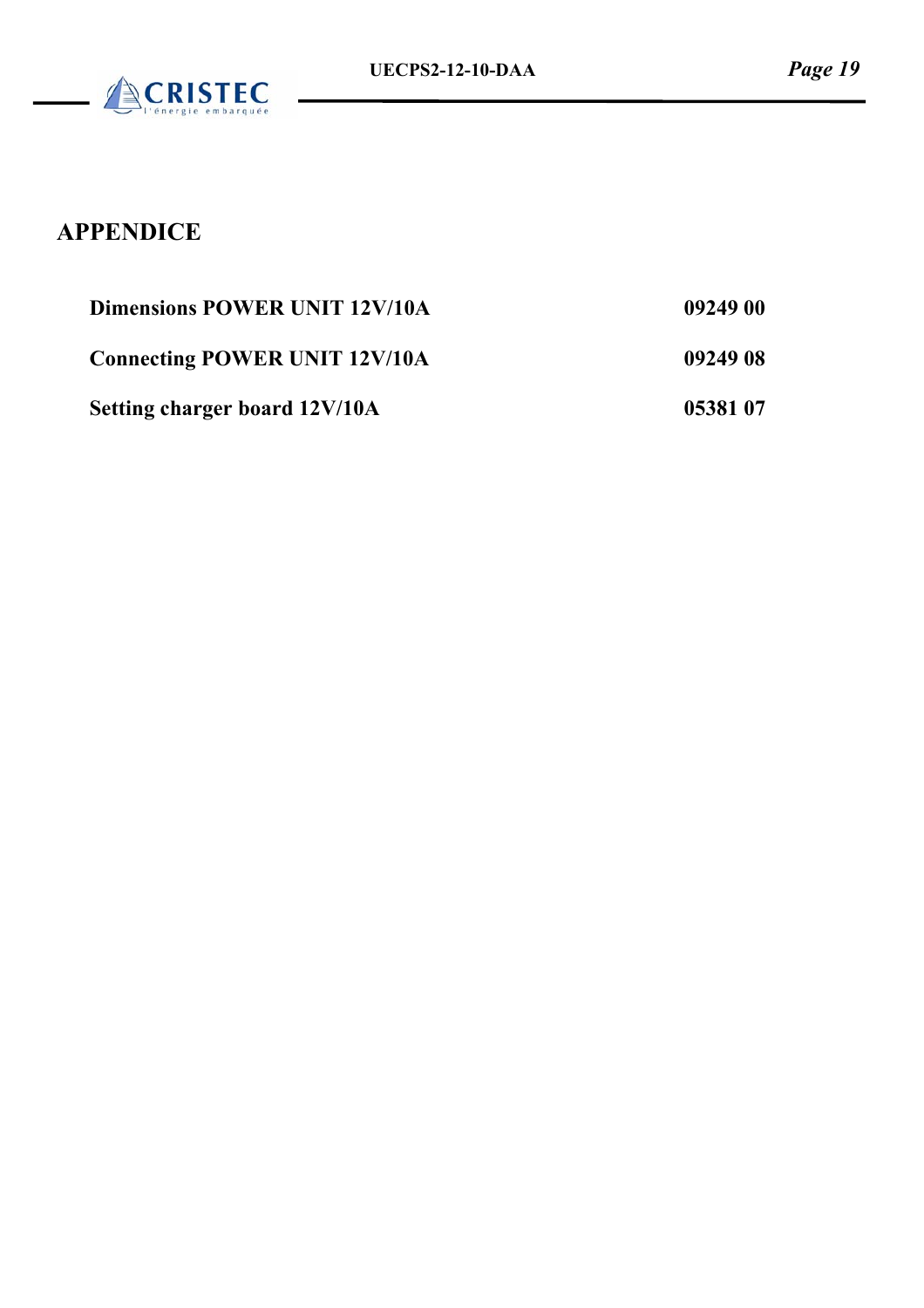

La reproduction de ce document meme par extraits ne peut etre autorisée qu'avec l'accord écrit d'ENAG SA

3





|  |  |  |  |  |  |  | 02/02/0                              | l Design lange                                    |                                                     | tat de surface (NFE 05-016): R |  |
|--|--|--|--|--|--|--|--------------------------------------|---------------------------------------------------|-----------------------------------------------------|--------------------------------|--|
|  |  |  |  |  |  |  | Indice Modification<br>ATA I         |                                                   | Matière : H<br>$-$ <b>I</b> Finition $=$<br>$CD :=$ |                                |  |
|  |  |  |  |  |  |  |                                      | Encombrement<br>Unité énergie CDS2/CPS2 – 12V/10A | Hol. générale : ±                                   |                                |  |
|  |  |  |  |  |  |  | 47, Av. P. Mendès France             |                                                   | Dessiné : JLb                                       | $\pm 02/02/07$                 |  |
|  |  |  |  |  |  |  | 29000 QUIMPER<br>Tél. 02.98 55 51 99 | $\mathbb{C}\text{RISTEC}$                         | <b>FPe</b>                                          | $\theta \mapsto$               |  |
|  |  |  |  |  |  |  | Fax 02.98 55 51 67                   |                                                   | N° 09249 00 B                                       |                                |  |
|  |  |  |  |  |  |  |                                      |                                                   |                                                     |                                |  |



U S R Q P O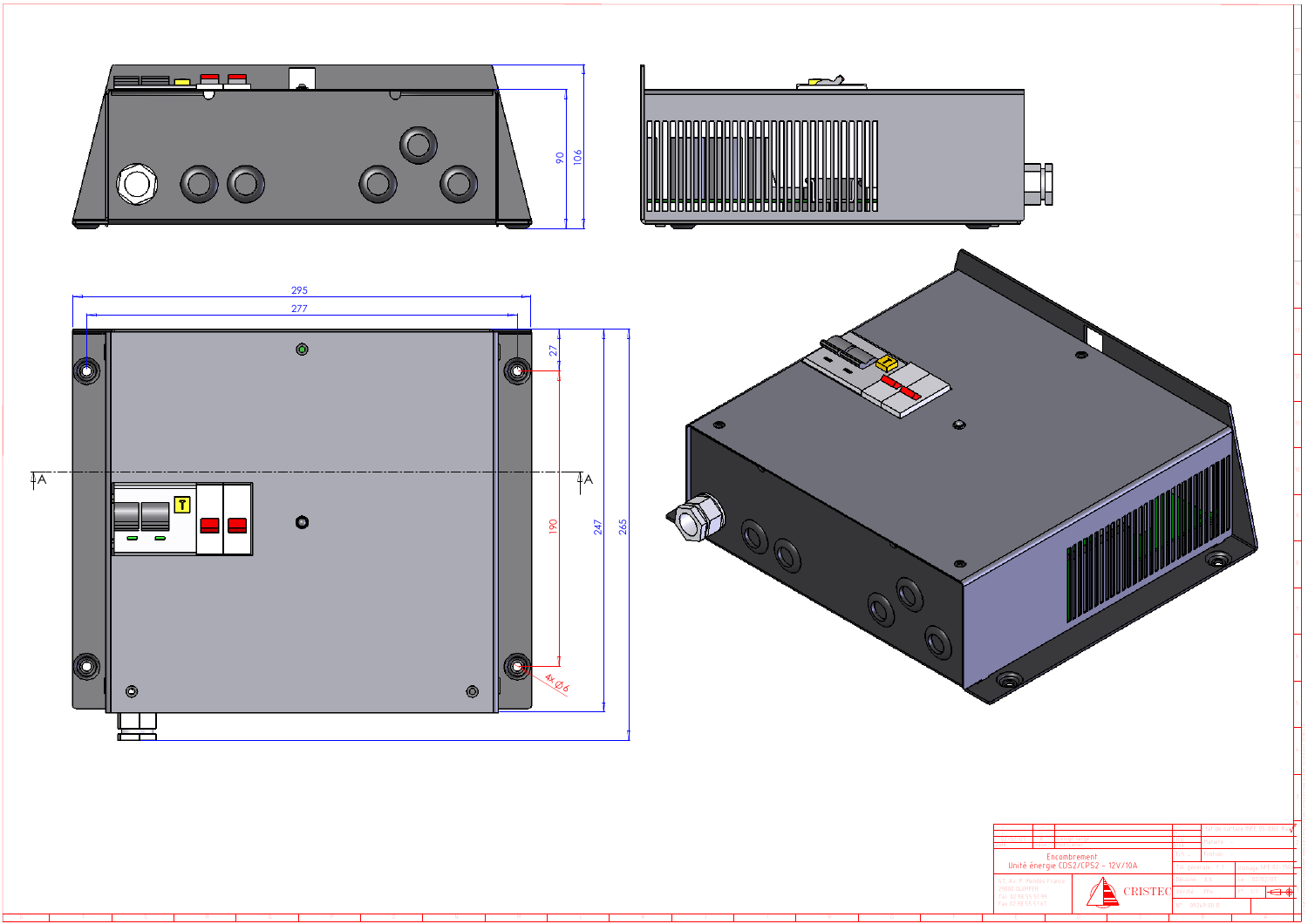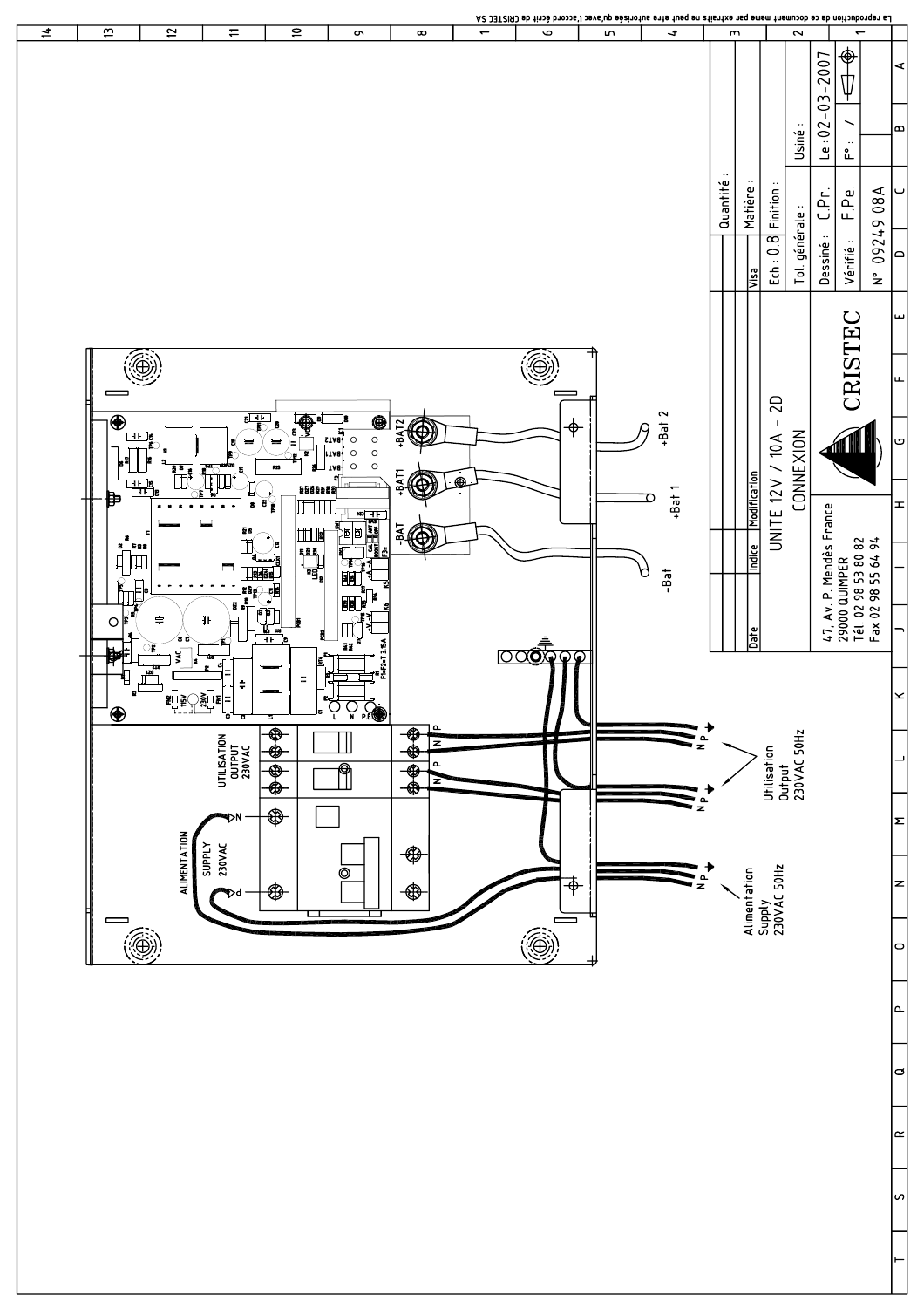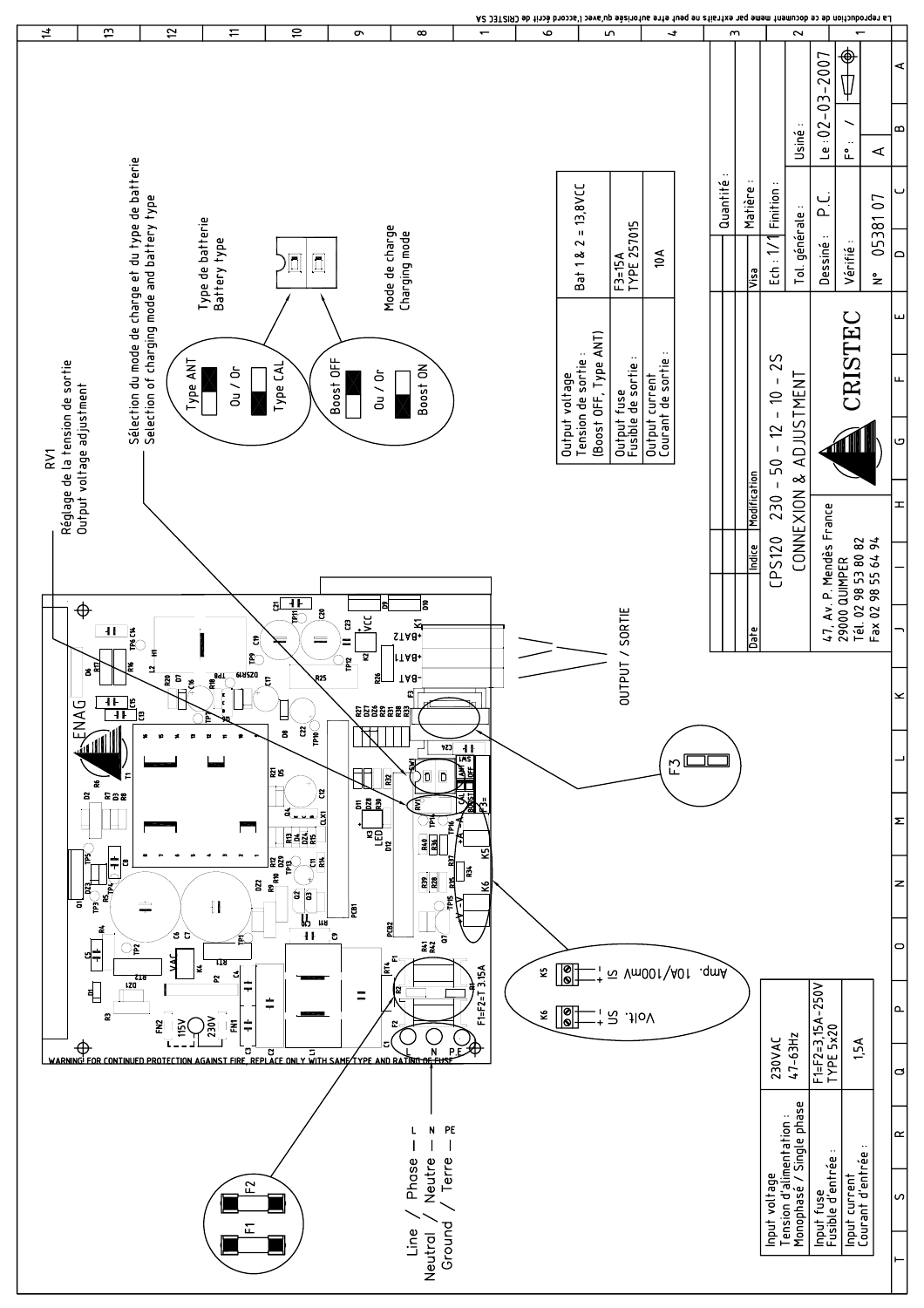

#### **(à conserver précieusement)**

*(to be kept)* 

**Référence de l'appareil** *(Model)* : \_\_\_\_\_\_\_\_\_\_\_\_\_\_\_\_\_\_\_\_\_\_\_\_\_

Date d'achat *(Purchase date)* :

N<sup>o</sup> de série *(Serial number)* :

La garantie dont cet appareil fait l'objet traduit notre confiance dans la qualité des matériels et des hommes qui l'ont constitué. La garantie CRISTEC Industries protège votre investissement : lisez-la soigneusement.

Pendant trois ans à compter de la date d'acquisition, CRISTEC Industries remplacera sans frais de maind'œuvre, toute pièce reconnue défectueuse, à son usine ou chez un de ses distributeurs agréés.

#### **Pour que la garantie prenne effet, la carte de garantie doit être retournée remplie et convenablement affranchie à CRISTEC, dans les 30 jours qui suivent la date de l'achat.**

The warranty on the product reflects the confidence of is maker in the quality of materials and workmanship that go into it. The CRISTEC Industries warranty has been established to protect your investment. Please read it carefully.

Within three year period from the original purchase, CRISTEC Industries will replace, without charge for labor or material, any part or parts in this equipment found to be defective in material or workmanship upon examination at its factory or any authorized dealers or warranty stations.

#### Warranty conditions :

**The warranty takes effect only if the warranty registration card has been fully and properly completed and returned to CRISTEC Industries within the 30 days after the purchase date.** 

| $\mathbf{Nom}(\mathit{Names})$ : |                  |
|----------------------------------|------------------|
|                                  |                  |
|                                  |                  |
|                                  | Ville $(City)$ : |